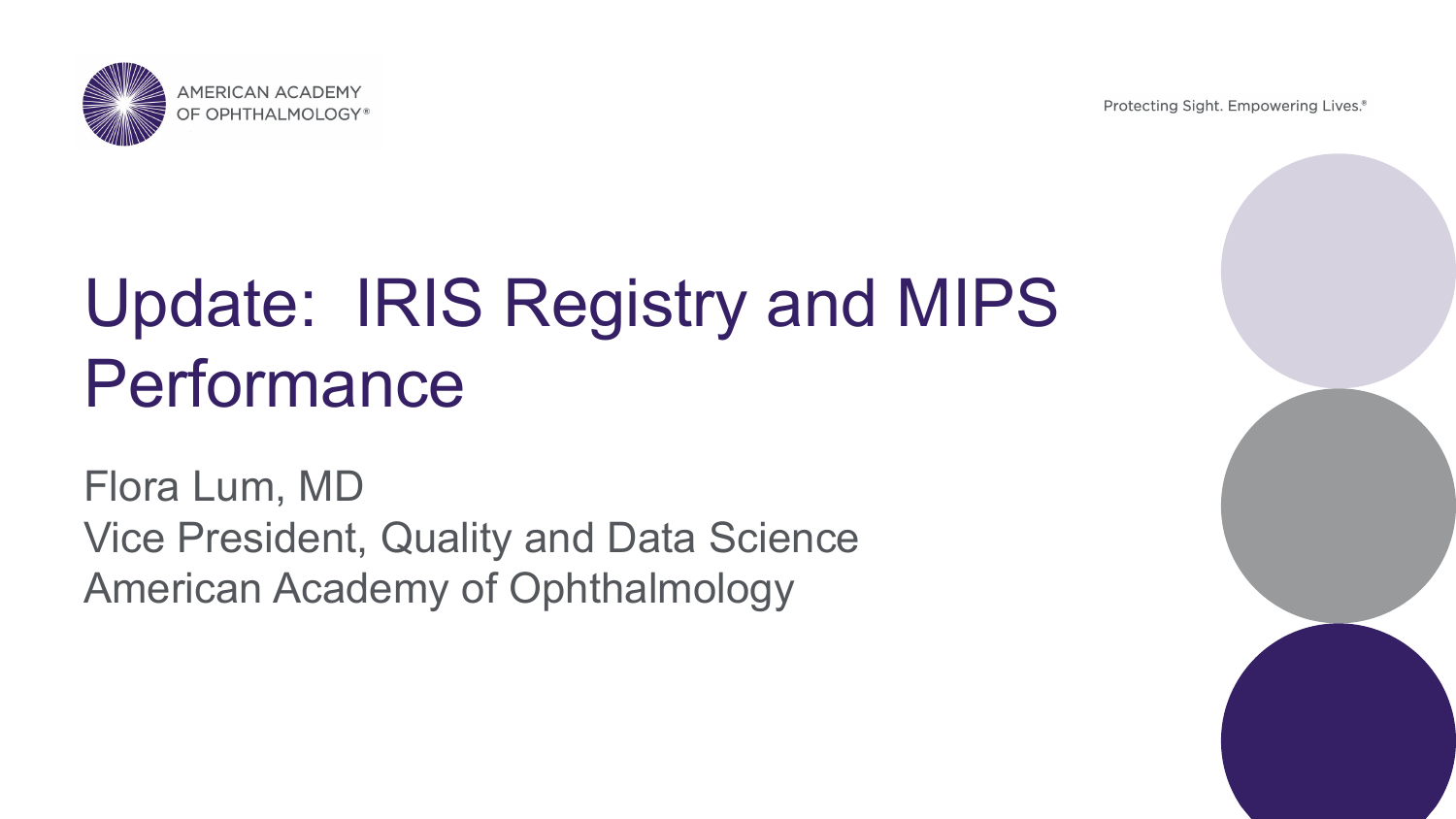### **Discussion**

- Status Update
- 2017 MIPS Performance
- Future MIPS Scores Expectations

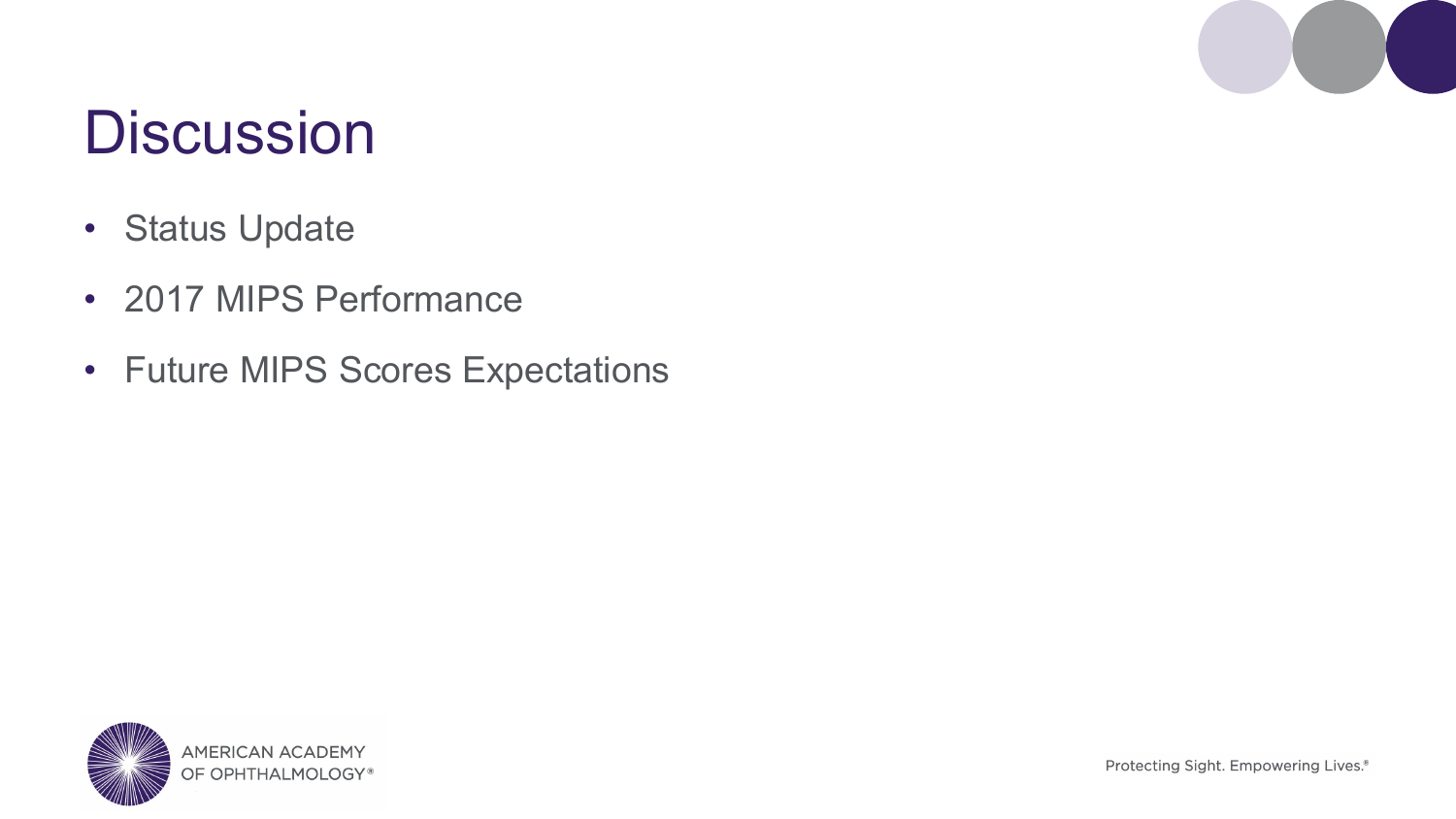

# Current Stats – Jan 1, 2019

### **Contracted**

- o **18,145** physicians from **5,216** practices
- Contracted for EHR Integration
	- o **14,945** physicians from **3,120** practices

### Number of patient visits

o **231.63** million, representing **52.97** million patients





-Patient Visits - Unique Patients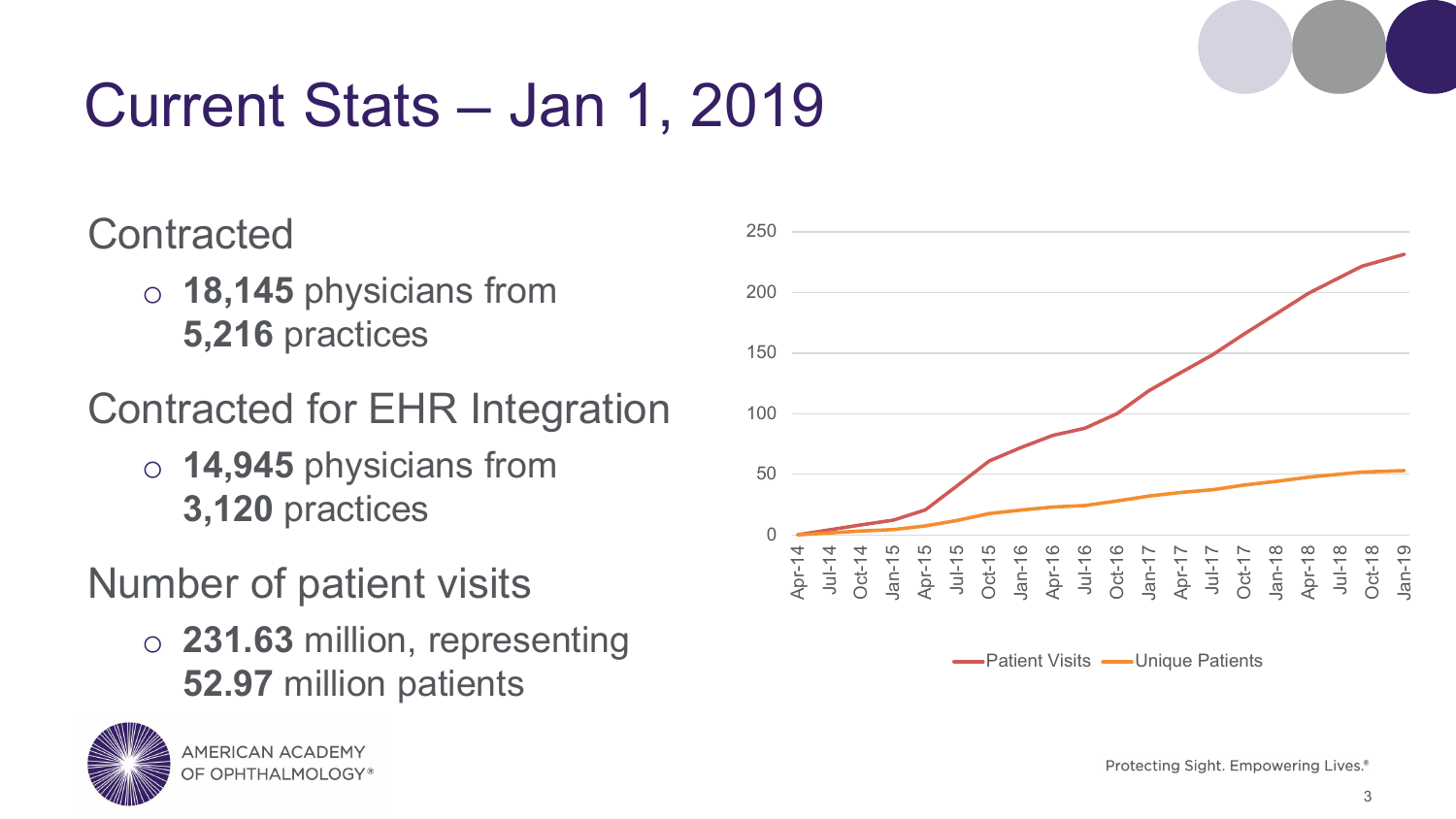### IRIS Registry EHR Practices 12/31/2018





Protecting Sight. Empowering Lives.®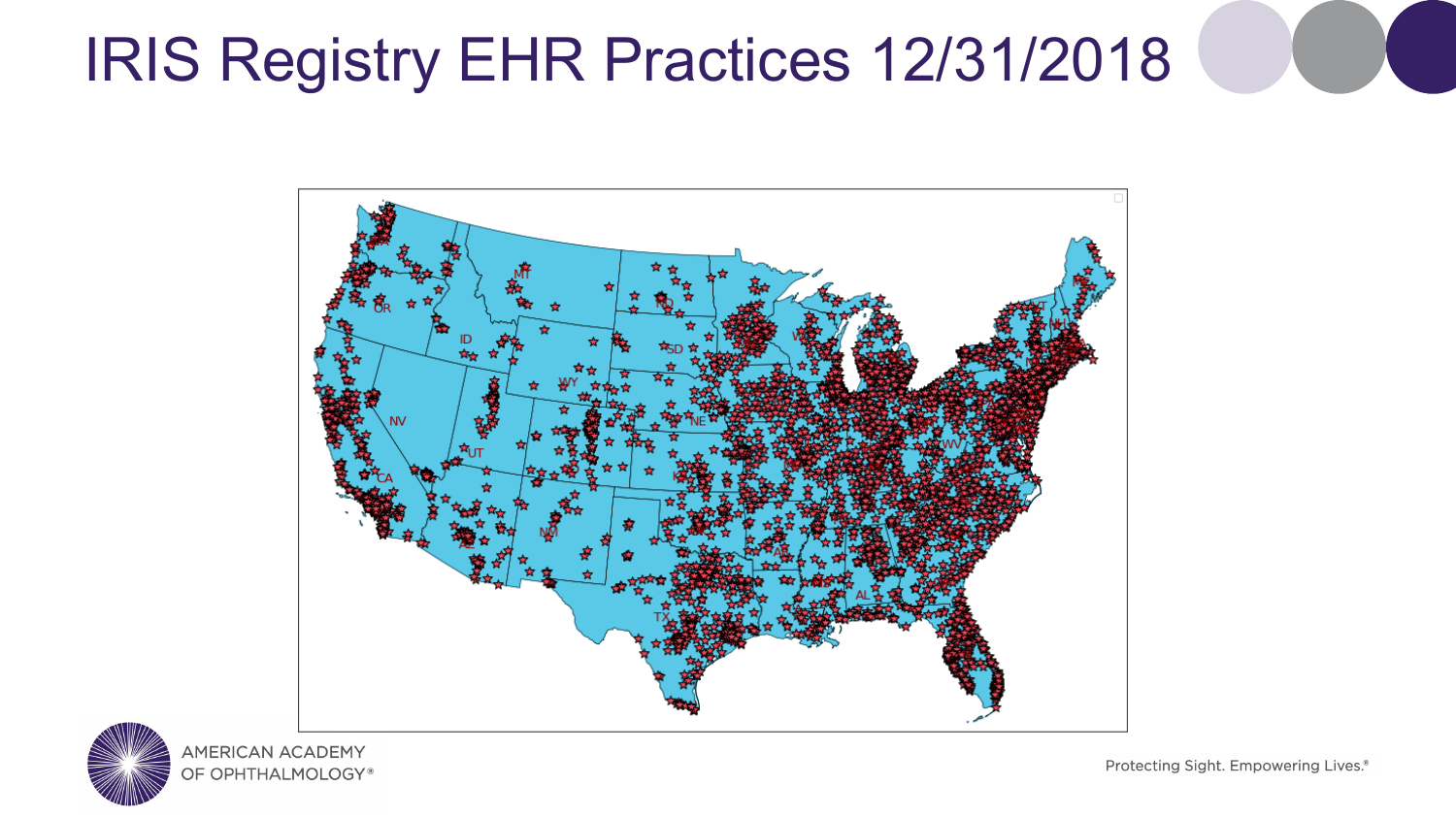### IRIS Registry Academic Medical Centers, Multispecialty Clinics, and Hospitals, 1/25/19





Protecting Sight. Empowering Lives.<sup>®</sup>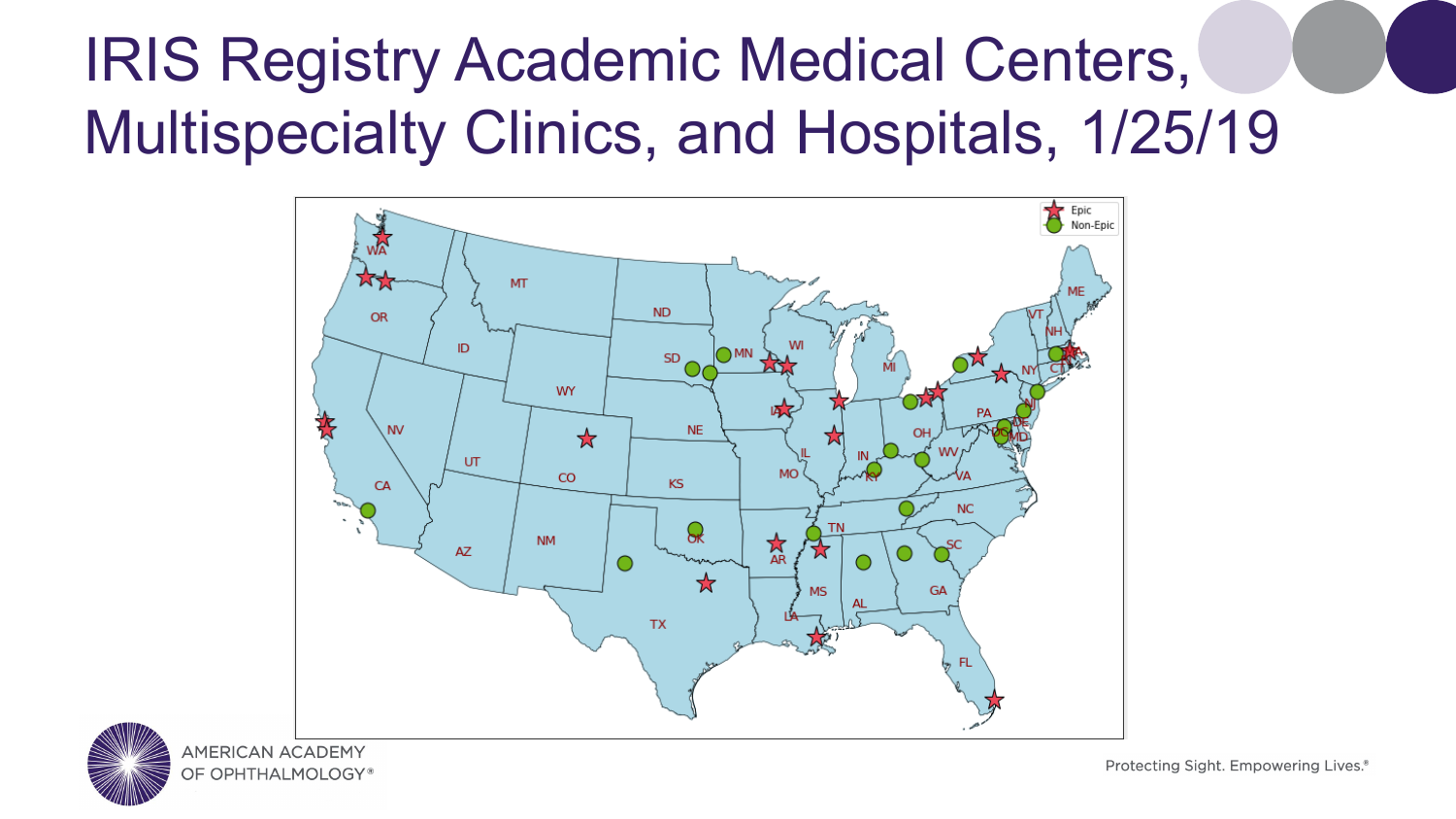### Comparison of IRIS Registry Results with Overall MIPS Results

### Snapshot of Payment Adjustments for MIPS Eligible Clinicians

| <b>CMS</b> | earned a positive<br>adjustment and an<br>adjustment for<br>exceptional performance | $22^*$<br>earned a positive<br>payment adjustment<br>oniv | received a neutral<br>adjustment (no<br>increase or decrease) | received a negative<br>payment adjustment |
|------------|-------------------------------------------------------------------------------------|-----------------------------------------------------------|---------------------------------------------------------------|-------------------------------------------|
|            |                                                                                     |                                                           |                                                               |                                           |

| <b>IRIS</b><br><b>Registry</b><br><b>EHR</b> | 91% | 9%  | $0\%$ | $0\%$ |
|----------------------------------------------|-----|-----|-------|-------|
| <b>IRIS</b><br><b>Registry</b><br>Non-EHR    | 14% | 76% | 10%   | $0\%$ |

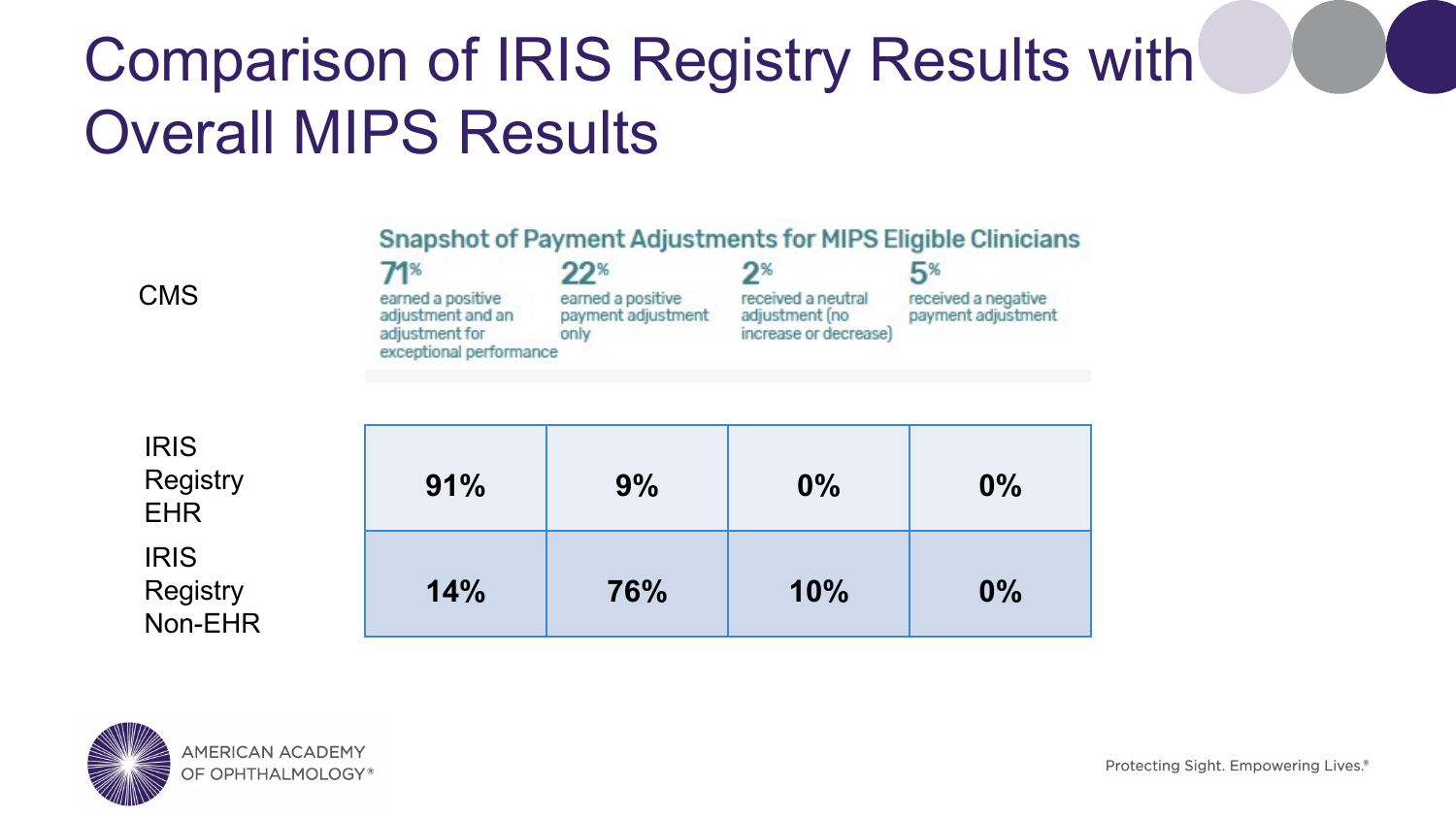## Comparison of Non-EHR IRIS Registry Practices with Overall MIPS Small Practices



Note: Mean is the sum of all Final Scores/count of Final Scores by unique TIN/NPI

Median is the midpoint in distribution of all Final Scores



**MERICAN ACADEMY** OF OPHTHALMOLOGY®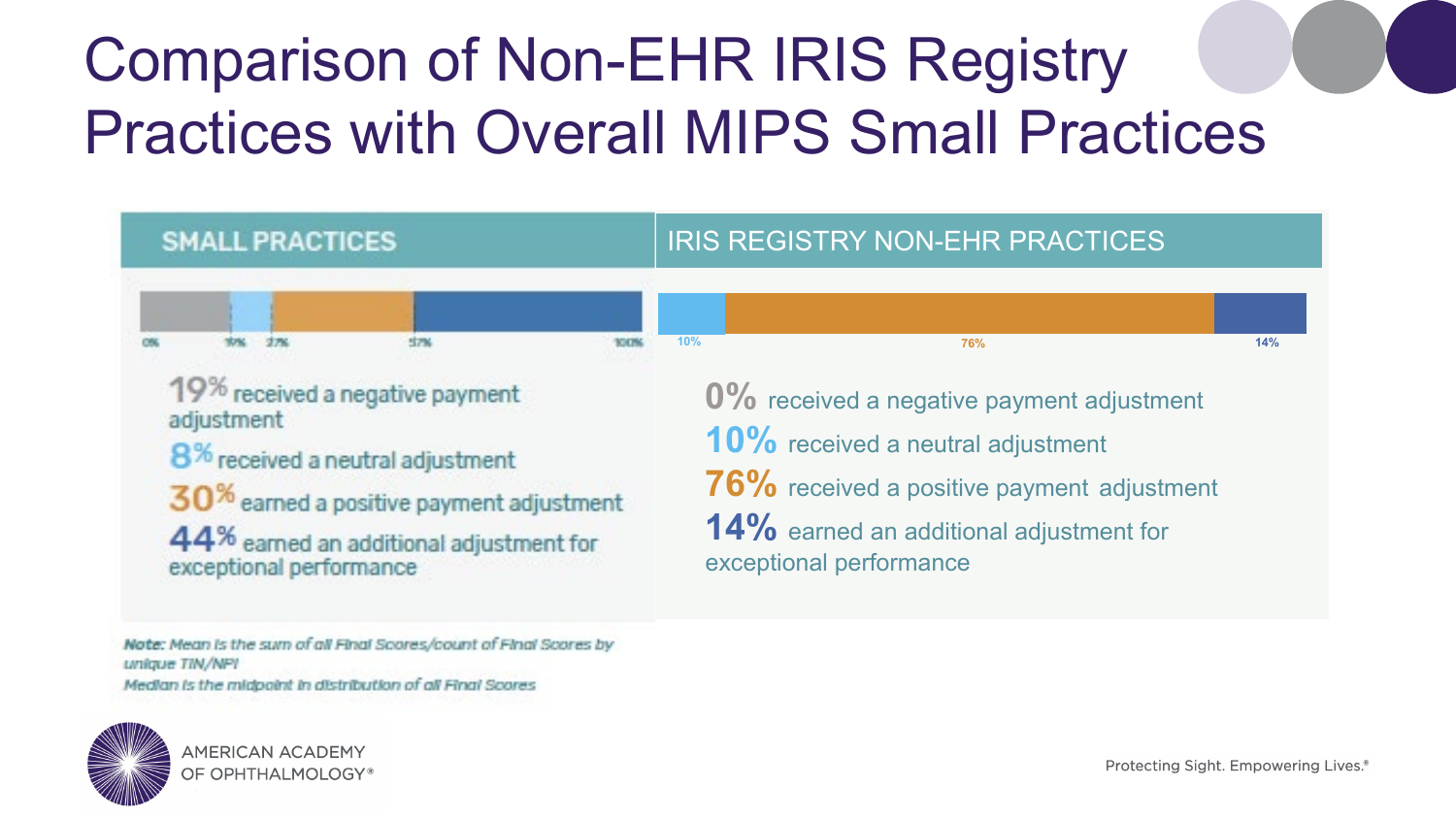

### Improvement Over Time



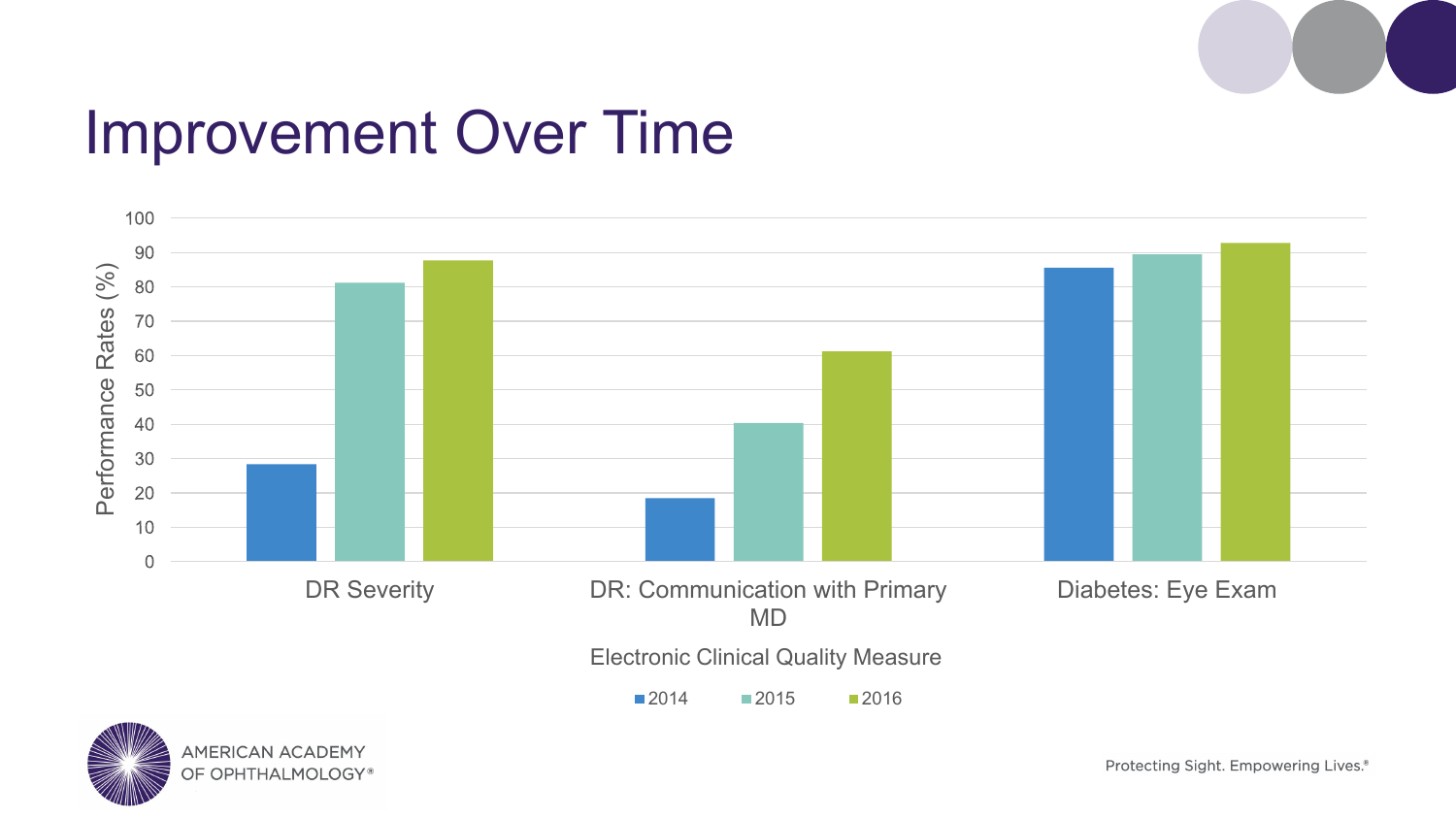

### Improvement Over Time





Protecting Sight. Empowering Lives.®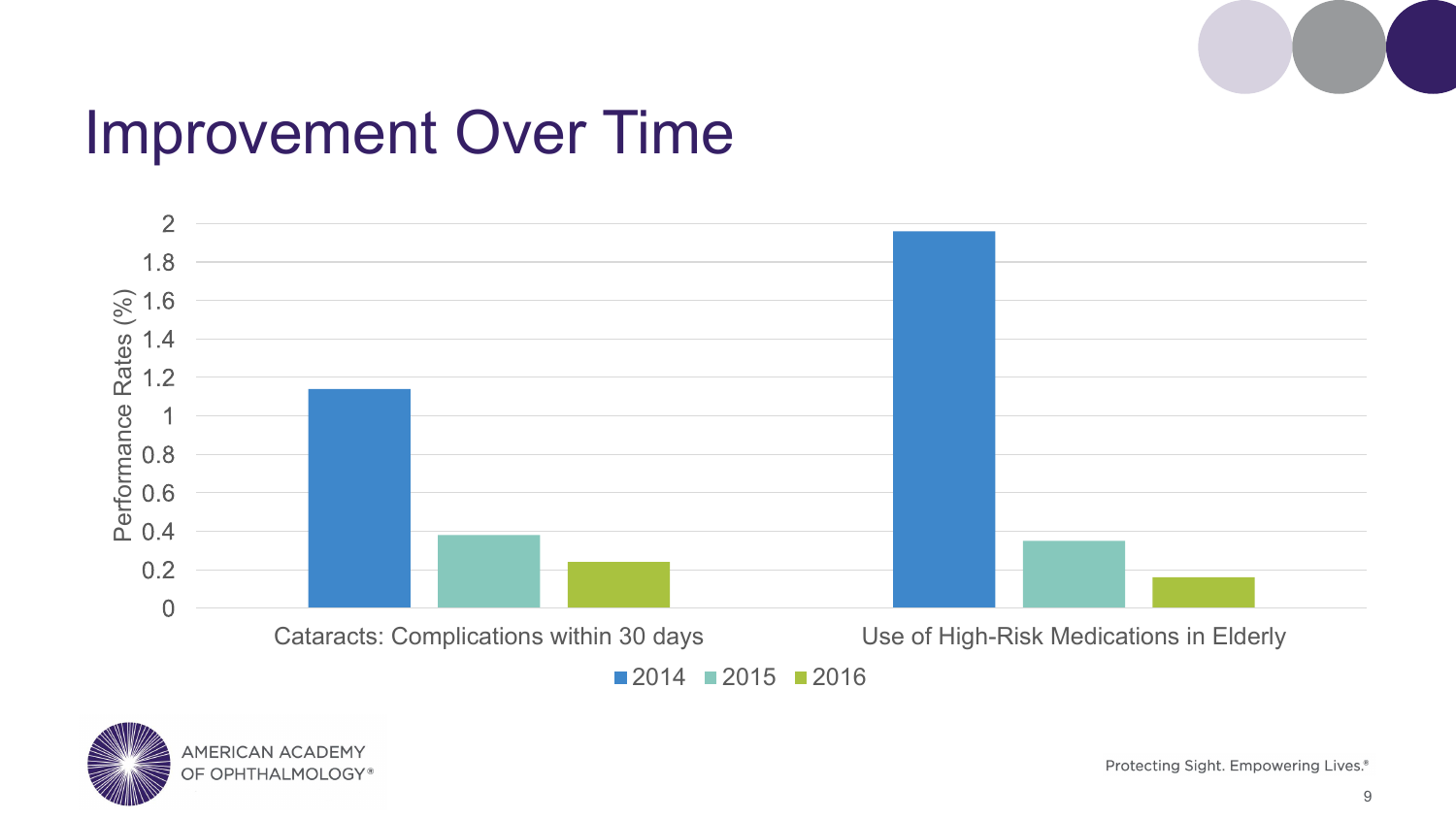### Negatively Skewed Distribution



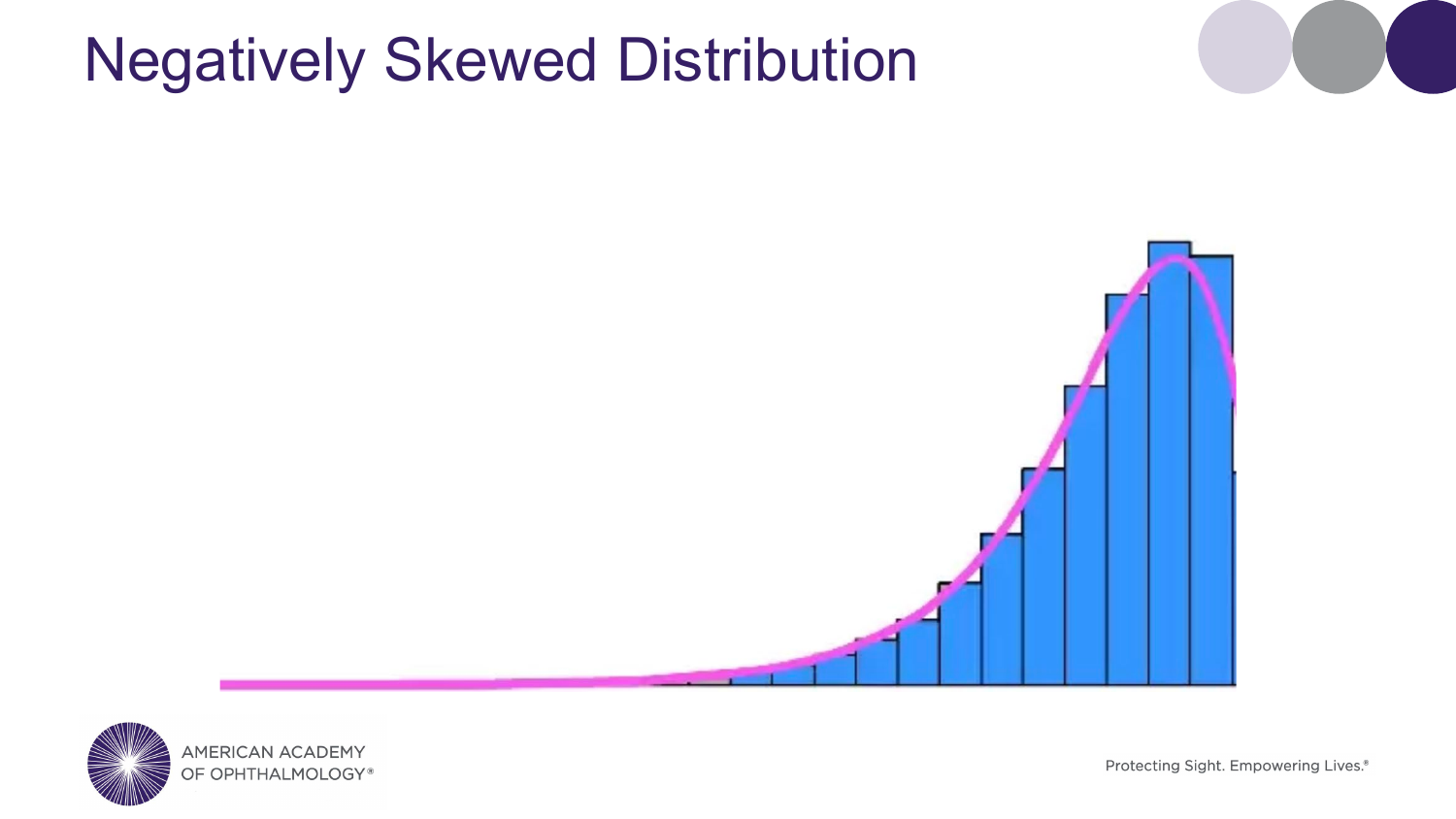## CMS Changes to QPP Measures for EHR Practices

- Eliminated 18: DR: Presence or Absence of Macular Edema and Level of Severity of Retinopathy
- Capped to 7 out of 10 points:
	- o 130: Documentation of Current Medications
	- o 192: Cataracts: Complications within 30 Days Following Cataract Surgery Requiring Additional Surgical Procedures
	- o 238: Use of High-Risk Medications in the Elderly